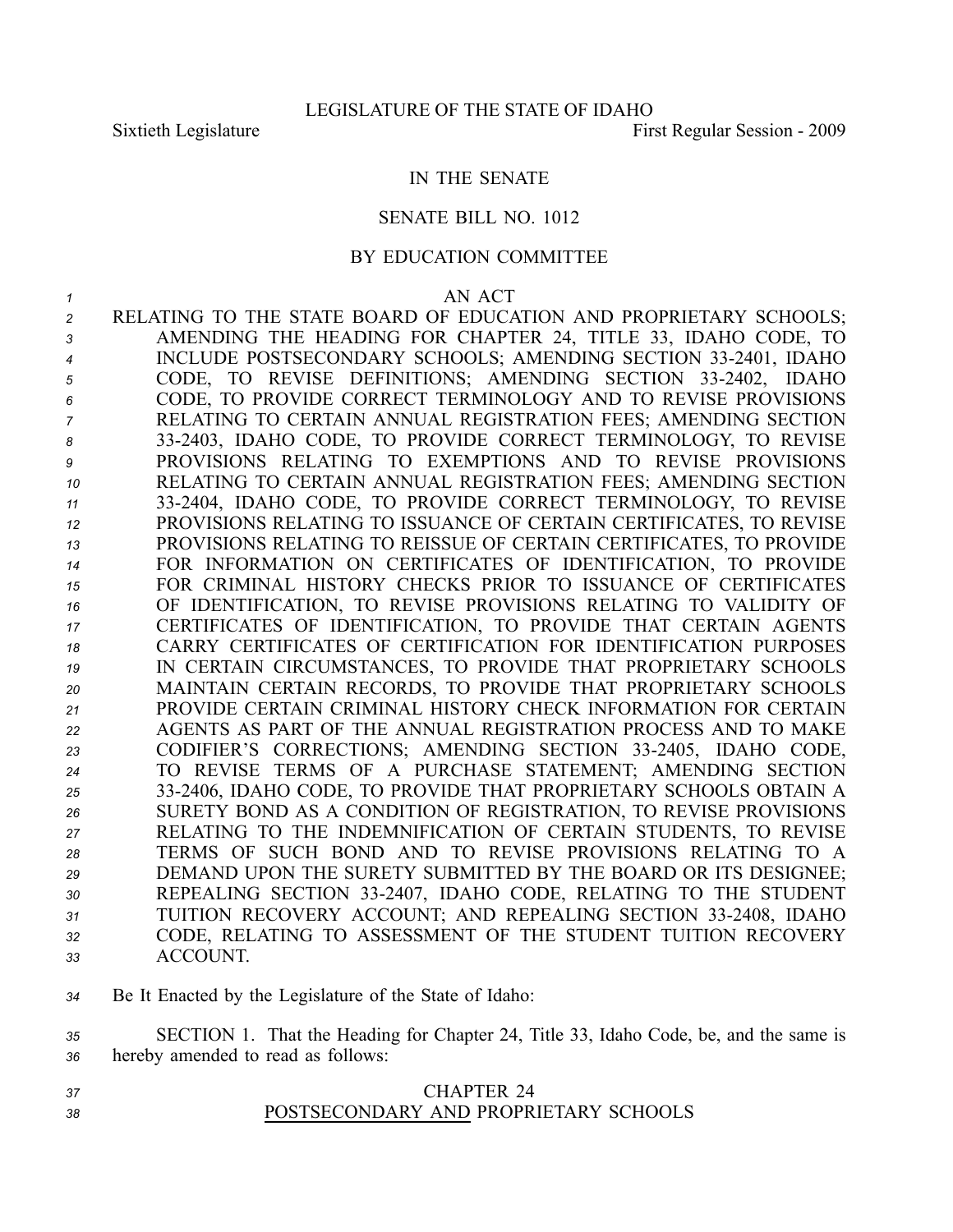*<sup>1</sup>* SECTION 2. That Section 332401, Idaho Code, be, and the same is hereby amended to *<sup>2</sup>* read as follows:

*<sup>3</sup>* 332401. DEFINITIONS. For the purposes of chapter 24, title 33, Idaho Code, the *<sup>4</sup>* following words have the following meanings:

*<sup>5</sup>* (1) "Accredited" means that <sup>a</sup> postsecondary educational institution has been recognized *<sup>6</sup>* or approved as meeting the standards established by an accrediting agency recognized by the *<sup>7</sup>* board.

*<sup>8</sup>* (2) "Agent" means any individual within the state of Idaho who solicits students for or *<sup>9</sup>* on behalf of <sup>a</sup> proprietary school.

*<sup>10</sup>* (3) "Agent's permit" means <sup>a</sup> nontransferable written document issued to an agen<sup>t</sup> by the *<sup>11</sup>* board certificate of identification" means <sup>a</sup> nontransferable written document issued to an agen<sup>t</sup> *<sup>12</sup>* by the proprietary school that the agen<sup>t</sup> represents.

*<sup>13</sup>* (4) "Board" means the state board of education.

*<sup>14</sup>* (5) "Course" means instruction imparted in <sup>a</sup> series of lessons or class meetings to meet *<sup>15</sup>* an educational objective.

*<sup>16</sup>* (6) "Course or courses of study" means either <sup>a</sup> single course or <sup>a</sup> set of related courses *<sup>17</sup>* for which <sup>a</sup> student enrolls, either for academic credit or otherwise.

18 (7) "Degree" means any written or any academic<del>, vocational, professional technical or</del> honorary title or designation, mark, appellation, series of letters, numbers or words such as, but not limited to, "bachelor's," "master's," "doctorate," or "fellow," which signifies, purports, or is generally taken to signify satisfactory completion of the requirements of an academic, 22 vocational, professional technical, educational or professional program of study beyond the secondary school level or for <sup>a</sup> recognized title conferred for meritorious recognition and an associate of arts or associate of science degree awarded by <sup>a</sup> community college or other public or private postsecondary educational institution or other entity which may be used for any purpose whatsoever title which contains, in any language, the word "associate," "bachelor," "baccalaureate," "master" or "doctor," or any abbreviation thereof, and which indicates or represents, or which is intended to indicate or represent, that the person named thereon, in the case of any writing, or the person it is awarded thereto, in the case of any academic title, is learned in or has satisfactorily completed <sup>a</sup> prescribed course of study in <sup>a</sup> particular field or that the person has demonstrated proficiency in any field of endeavor as <sup>a</sup> result of formal preparation or training.

 (8) "Postsecondary educational institution" means an individual, or educational, business or other entity, whether legally constituted or otherwise, which maintains <sup>a</sup> presence within, or which operates or purports to operate, from <sup>a</sup> location within the state of Idaho, and which provides <sup>a</sup> course or courses or programs of study that lead to <sup>a</sup> degree, or which provides, offers or sells degrees.

 (9) "Proprietary school" means an individual, or educational, business or other entity, whether legally constituted or otherwise, which maintains <sup>a</sup> presence within, or which operates or purports to operate, from <sup>a</sup> location within the state of Idaho and which conducts, provides, offers or sells <sup>a</sup> course or courses of study, but which does not provide, offer or sell degrees.

*<sup>42</sup>* SECTION 3. That Section 332402, Idaho Code, be, and the same is hereby amended to *<sup>43</sup>* read as follows: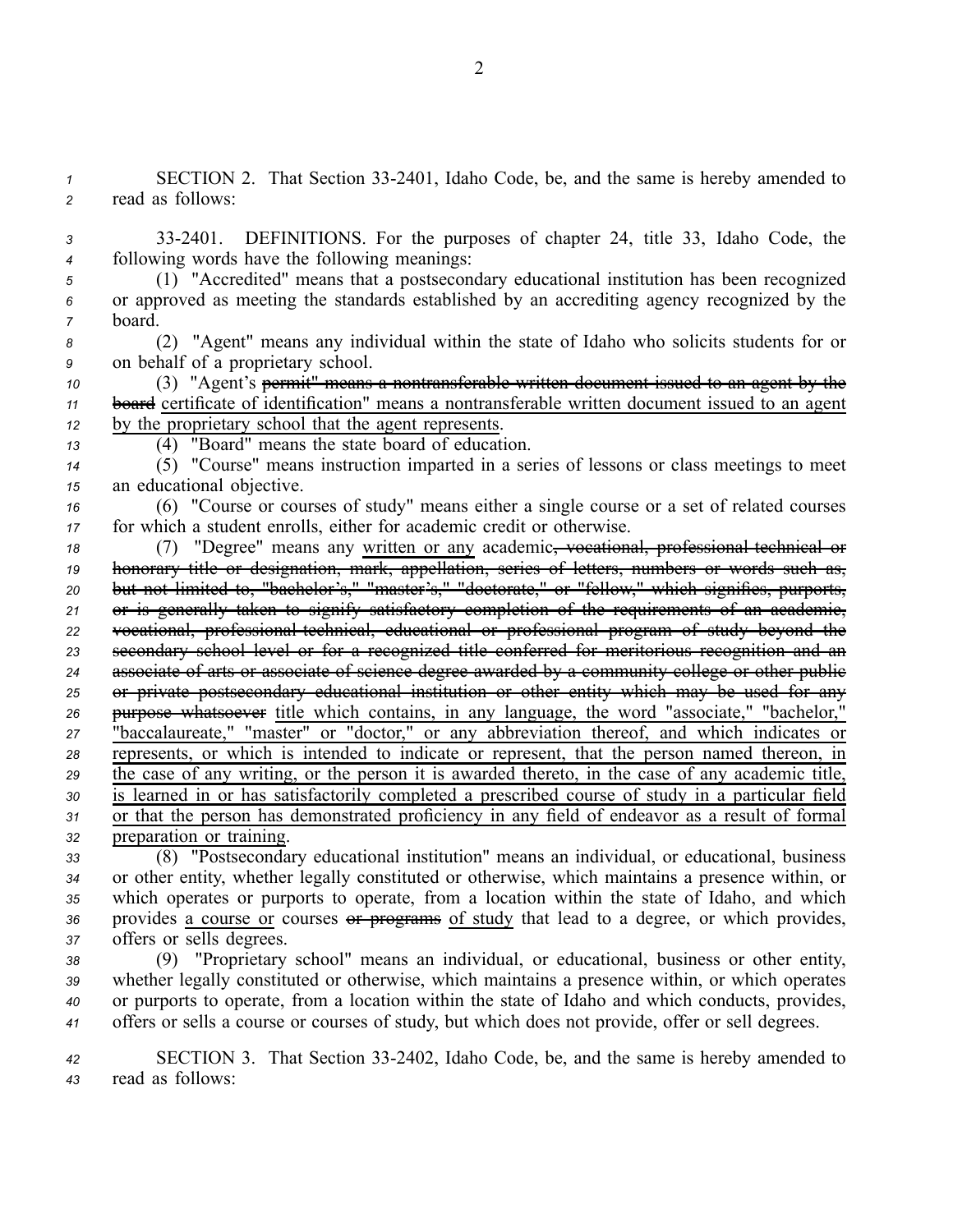332402. REGISTRATION OF POSTSECONDARY EDUCATIONAL INSTITUTIONS. (1) Unless exempted as provided herein, each postsecondary educational institution which maintains <sup>a</sup> presence within the state of Idaho, or which operates or purports to operate from <sup>a</sup> location within the state of Idaho, shall register annually with and hold <sup>a</sup> valid certificate of registration issued by the board. A public postsecondary educational institution or agency supported primarily by taxation from either the state of Idaho or <sup>a</sup> local source in Idaho shall not be required to register under this section. The board may exemp<sup>t</sup> <sup>a</sup> nonprofit postsecondary educational institution from the registration requirement in accordance with standards and criteria established in rule by the board. The board may permit <sup>a</sup> postsecondary educational institution required to register under this section to instead register 11 as a proprietary school under section 33-2403, Idaho Code, in accordance with standards and criteria established in rule by the board.

 (2) The board shall prescribe by rule the procedure for registration, which shall include, but is not limited to, <sup>a</sup> description of each degree, course or program courses of study, for academic credit or otherwise, that <sup>a</sup> postsecondary educational institution intends to conduct, provide, offer or sell. Such rule shall also prescribe the standards and criteria to be utilized by the board for recognition of accreditation organizations.

 (3) The board may deny the registration of <sup>a</sup> postsecondary educational institution that does not meet accreditation requirements or other standards and criteria established in rule by the board. The administrative procedure act, chapter 52, title 67, Idaho Code, shall apply to any denial of registration under this section.

 (4) The board shall assess an annual registration fee on each postsecondary educational institution required to be registered under this section based on the respective degrees, courses or programs that each such postsecondary educational institution intends to conduct, provide, offer or sell, not to exceed one hundred dollars (\$100) for each degree, course or program as established in rule by the board. Such annual registration fee shall not exceed five thousand dollars (\$5,000) and shall be collected by the board and shall be dedicated for use by the board in connection with its responsibilities under this chapter.

*<sup>29</sup>* SECTION 4. That Section 332403, Idaho Code, be, and the same is hereby amended to *<sup>30</sup>* read as follows:

 332403. REGISTRATION OF PROPRIETARY SCHOOLS. (1) Unless exempted as provided in subsection (4) of this section, each proprietary school which maintains <sup>a</sup> presence within the state of Idaho, or which operates or purports to operate from <sup>a</sup> location within the state of Idaho, shall register annually with and hold <sup>a</sup> valid certificate of registration issued by the board or its designee.

*<sup>36</sup>* (2) The board shall prescribe by rule the procedure for registration, which shall include, *<sup>37</sup>* but is not limited to, <sup>a</sup> description of each course or program courses of study, for academic *<sup>38</sup>* credit or otherwise, that <sup>a</sup> proprietary school intends to conduct, provide, offer or sell.

*<sup>39</sup>* (3) The board may deny the registration of <sup>a</sup> proprietary school that does not meet the *<sup>40</sup>* standards or criteria established in rule by the board. The administrative procedure act, chapter *<sup>41</sup>* 52, title 67, Idaho Code, shall apply to any denial of registration under this section.

*<sup>42</sup>* (4) The following individuals or entities are specifically exemp<sup>t</sup> from the registration *<sup>43</sup>* provisions required by this section:

*<sup>44</sup>* (a) An individual or entity that offers instruction or training solely avocational or *<sup>45</sup>* recreational in nature, as determined by the board.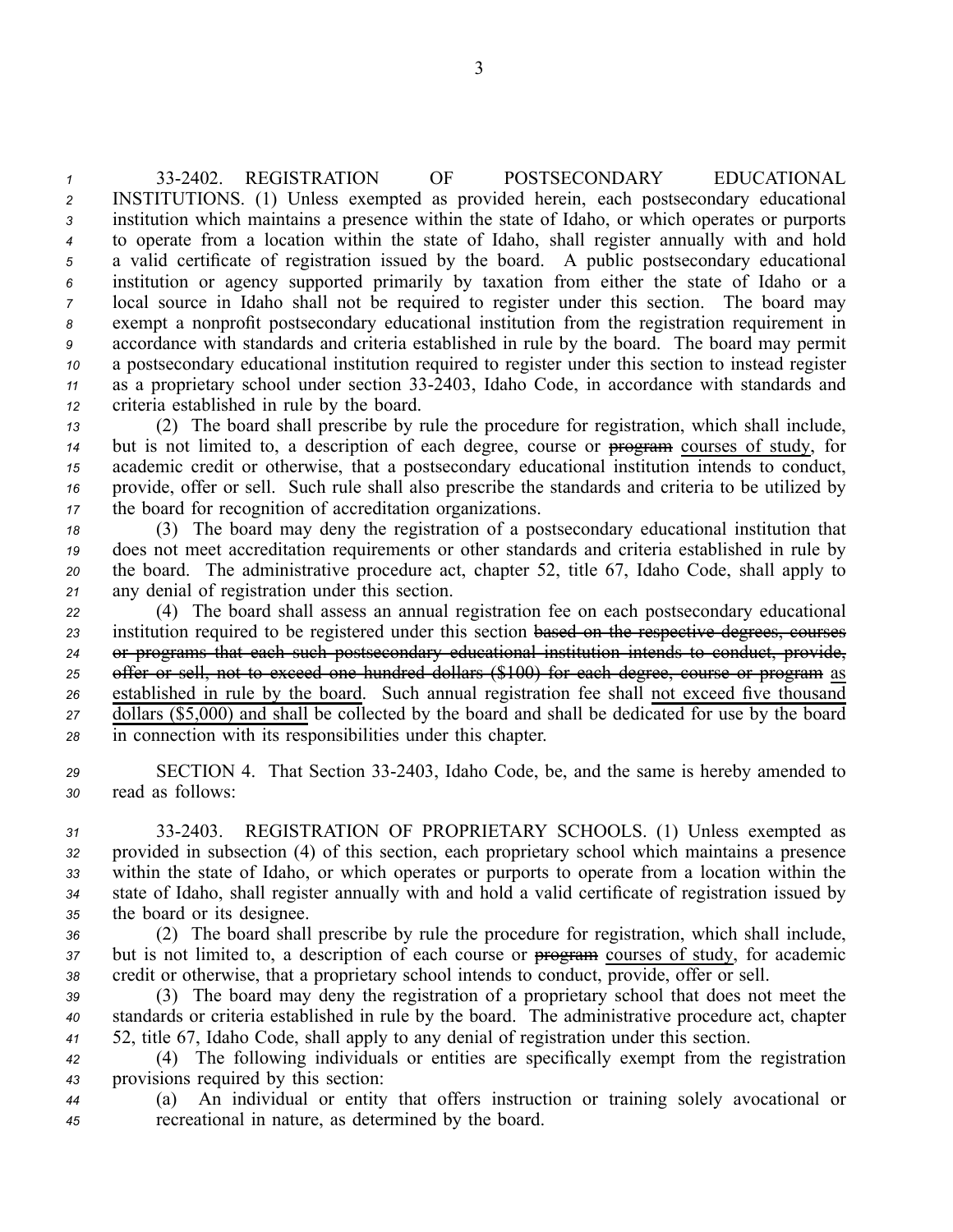*<sup>1</sup>* (b) An individual or entity that offers courses recognized by the board which comply in *<sup>2</sup>* whole or in par<sup>t</sup> with the compulsory education law.

- *<sup>3</sup>* (c) An individual or entity that offers <sup>a</sup> course or courses of study sponsored by an *<sup>4</sup>* employer for the training and preparation of its own employees, and for which no tuition *<sup>5</sup>* fee is charged to the student.
- *<sup>6</sup>* (d) An individual or entity which is otherwise regulated, licensed or registered with *<sup>7</sup>* another state agency pursuan<sup>t</sup> to title 54, Idaho Code.
- *<sup>8</sup>* (e) Aviation school or instructors approved by and under the supervision of the federal *<sup>9</sup>* aviation administration.
- *<sup>10</sup>* (f) An individual or entity that offers intensive review courses designed to prepare *<sup>11</sup>* students for certified public accountancy tests, public accountancy tests, law school *<sup>12</sup>* aptitude tests, bar examinations or medical college admissions tests, or similar instruction *<sup>13</sup>* for test preparation.
- *<sup>14</sup>* (gf) An individual or entity offering only workshops or seminars lasting no longer than *<sup>15</sup>* three (3) calendar days.
- *<sup>16</sup>* (hg) A parochial or denominational institution providing instruction or training relating *<sup>17</sup>* solely to religion and for which degrees are not granted.
- *<sup>18</sup>* (ih) An individual or entity that offers postsecondary credit through <sup>a</sup> consortium of *<sup>19</sup>* public and private colleges and universities under the auspices of the western governors.
- *<sup>20</sup>* (5) The board shall assess an annual registration fee on each proprietary school required *<sup>21</sup>* to be registered under this section as established in rule by the board. Such annual registration *<sup>22</sup>* fee shall be composed of <sup>a</sup> fixed portion in an amount not to exceed one hundred dollars (\$100) *<sup>23</sup>* for each proprietary school, and <sup>a</sup> variable portion based on the respective course or courses of *<sup>24</sup>* study that each such proprietary school intends to conduct, provide, offer or sell, not to exceed *<sup>25</sup>* one hundred dollars (\$100) for each course or courses of study. Such annual registration *<sup>26</sup>* fee shall not exceed five thousand dollars (\$5,000) and shall be collected by the board or its *<sup>27</sup>* designee, and shall be dedicated for use by the board in connection with its responsibilities *<sup>28</sup>* under this chapter.
- *<sup>29</sup>* SECTION 5. That Section 332404, Idaho Code, be, and the same is hereby amended to *<sup>30</sup>* read as follows:
- *<sup>31</sup>* 332404. AGENT'S PERMIT. (1) No individual may act as an agen<sup>t</sup> of <sup>a</sup> proprietary *<sup>32</sup>* school required to be registered under the provisions of this chapter unless that individual holds *<sup>33</sup>* <sup>a</sup> valid agent's permit certificate of identification issued by the board and maintains at all times *<sup>34</sup>* <sup>a</sup> surety bond as described in section 332406, Idaho Code proprietary school that the agen<sup>t</sup> *<sup>35</sup>* represents.
- *<sup>36</sup>* The application for an agent's permit shall be furnished by the board and shall include the *<sup>37</sup>* following:
- *<sup>38</sup>* (1) A statement signed by the applicant that he or she has read the provisions of this *<sup>39</sup>* chapter and the rules promulgated pursuan<sup>t</sup> thereto.
- *<sup>40</sup>* (2) An annual fee for each permit not to exceed fifty dollars (\$50.00). The board shall *<sup>41</sup>* set by rule the amount of such annual agent's permit fee.
- *<sup>42</sup>* All agent's permits shall be renewed annually upon reapplication and proper qualifications *<sup>43</sup>* Each agent's certificate of identification shall be reissued annually by the proprietary school that *<sup>44</sup>* the agen<sup>t</sup> represents on the first day of July. If courses are solicited or sold by more than one *<sup>45</sup>* (1) agent, <sup>a</sup> separate permit certificate of identification is required for each agent.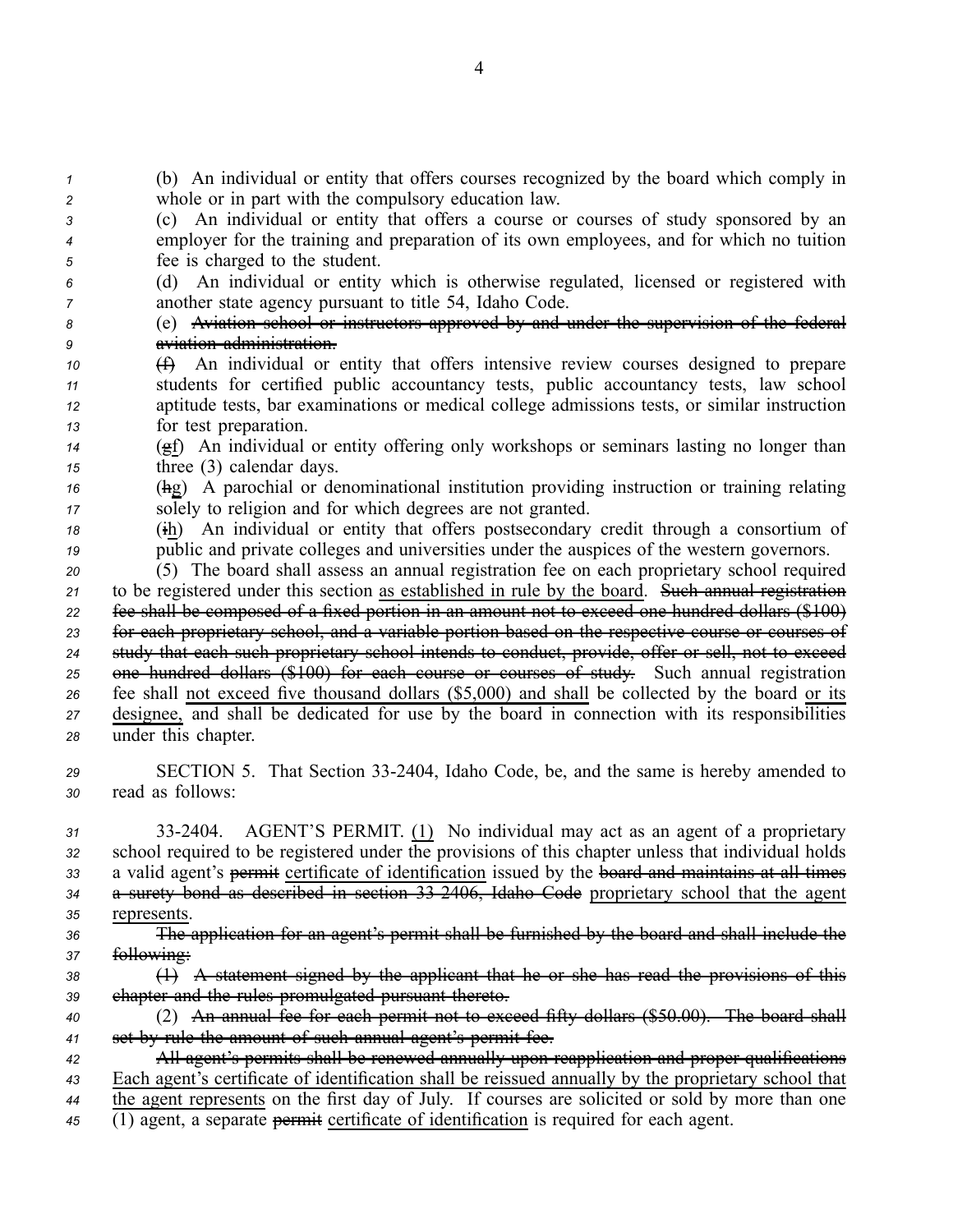*<sup>1</sup>* (3) The agent's permit certificate of identification shall consist of <sup>a</sup> pocket card and shall *<sup>2</sup>* bear:

- *<sup>3</sup>* (a) Tthe name and address of the agent,;
- $\overline{(\mathbf{b})}$  Tthe name and address of the proprietary school<del>, and</del> that the agent represents;
- 
- *<sup>5</sup>* (c) A <sup>a</sup> statement that the bearer is an authorized agen<sup>t</sup> of the proprietary school, and *<sup>6</sup>* may solicit and sell courses students for the proprietary school.
- 

*<sup>7</sup>* (4) The agen<sup>t</sup> shall surrender the agent's permit certificate of identification to the *<sup>8</sup>* proprietary school upon termination of employment or agency relationship.

*<sup>9</sup>* (5) An agen<sup>t</sup> representing more than one (1) proprietary school shall obtain <sup>a</sup> separate *<sup>10</sup>* agent's permit certificate of identification for each proprietary school represented.

 (6) No individual shall be issued an agent's permit For every agen<sup>t</sup> who will have unsupervised contact with minors, prior to issuing the agen<sup>t</sup> <sup>a</sup> certificate of identification the proprietary school shall complete <sup>a</sup> criminal history check on the agen<sup>t</sup> for particular criminal offenses, and in accordance with other guidelines, established in rule by the board. No agen<sup>t</sup> shall be issued an agent's certificate of identification if he or she is found to have been convicted of any of the offenses identified in board rule, or if he or she has been previously found in any judicial or administrative proceeding to have violated this chapter.

18 (7) An agent's permit certificate of identification shall be valid for the state's fiscal year in which it is issued, unless sooner revoked or suspended by the board for fraud or misrepresentation in connection with the solicitation for the sale of any course of study, for any violation of the provisions of this chapter or rules promulgated pursuan<sup>t</sup> to this chapter, or for the existence of any condition in respec<sup>t</sup> to the agen<sup>t</sup> or the proprietary school he or she represents, which if in existence at the time the agent's permit was issued, would have been grounds for denial for the agent's permit.

*<sup>25</sup>* (8) The agen<sup>t</sup> shall carry the agent's permit certificate of identification with him or 26 her for identification purposes when engaged in the solicitation for the sale and the selling 27 of courses of study of students away from the premises of the proprietary school, and shall 28 produce the agent's permit certificate of identification for inspection upon request.

*<sup>29</sup>* The administrative procedure act, chapter 52, title 67, Idaho Code, shall apply to any *<sup>30</sup>* denial of an agent's permit or proceeding to revoke or suspend an agent's permit of the board *<sup>31</sup>* conducted pursuan<sup>t</sup> to this section.

 (9) The issuance of an agent's permit certificate of identification pursuan<sup>t</sup> to this section shall not be interpreted as, and it shall be unlawful for any individual holding any agent's permit certificate of identification to expressly or impliedly represen<sup>t</sup> by any means whatever whatsoever, that the board has made any evaluation, recognition, accreditation or endorsement 36 of any proprietary school or of any course of study being offered for sale by the agent of any such proprietary school. Any oral or written statement, advertisement or solicitation by any proprietary school or agen<sup>t</sup> which refers to the board shall state:

*<sup>39</sup>* "(Name of school) is registered with the State Board of Education in accordance with *<sup>40</sup>* Section 332403, Idaho Code."

 (10) It shall be unlawful for any agen<sup>t</sup> holding an agent's permit certificate of identification under the provisions of this section to expressly or impliedly represent, by any means whatsoever, that the issuance of the agent's permit certificate of identification constitutes an assurance by the board that any course of study being offered for sale by the agen<sup>t</sup> or proprietary school will provide and require of the student <sup>a</sup> course of education or training necessary to reach <sup>a</sup> professional, educational, or vocational objective, or will result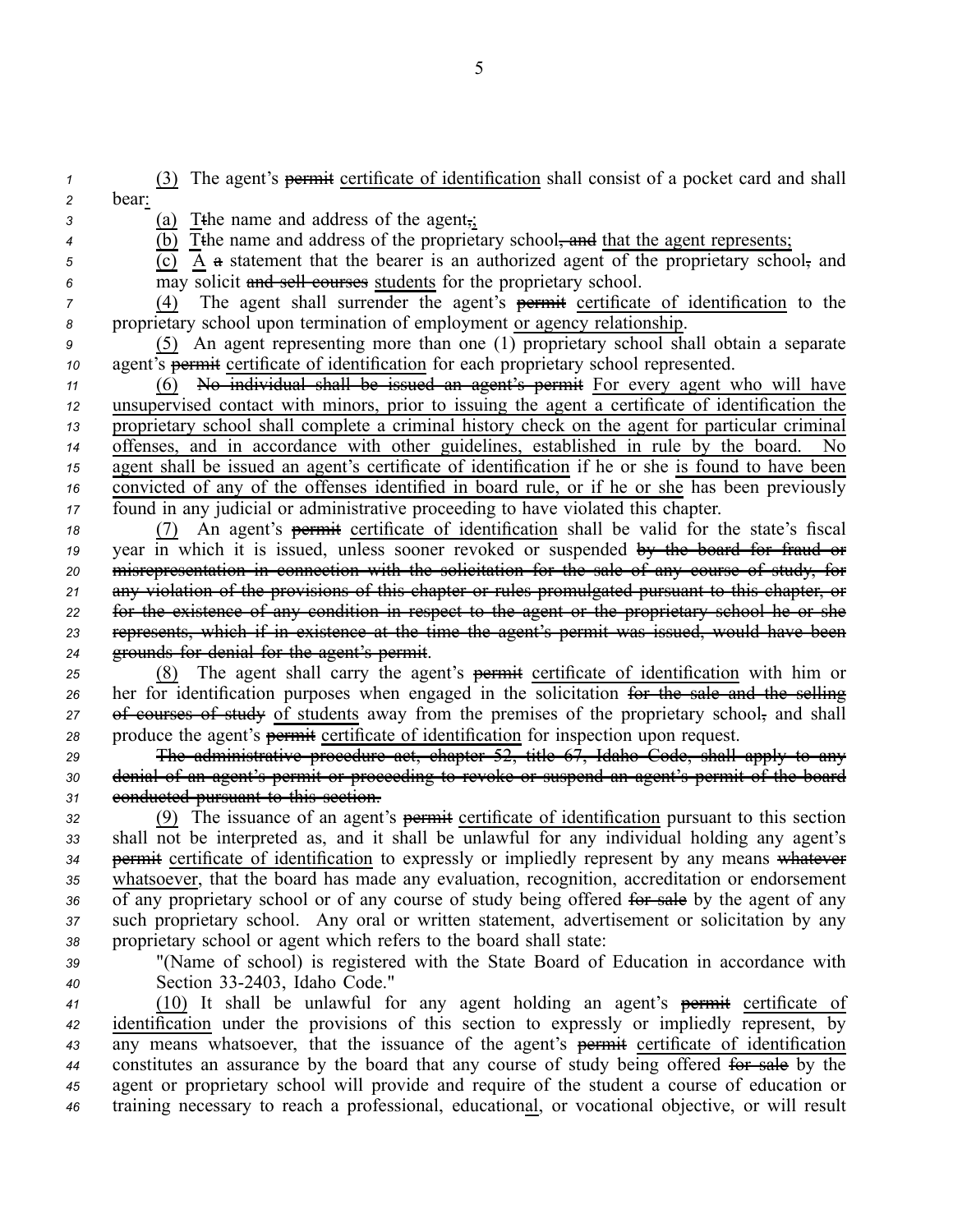*<sup>1</sup>* in employment or personal earning for the student, or that the board has made any evaluation, *<sup>2</sup>* recognition, accreditation, or endorsement of any course of study being offered for sale by the *<sup>3</sup>* agen<sup>t</sup> or proprietary school.

*<sup>4</sup>* (11) No agen<sup>t</sup> shall make any untrue or misleading statement or engage in sales, *<sup>5</sup>* collection, credit, or other practices of any type that are illegal, false, deceptive, misleading or *<sup>6</sup>* unfair.

*7* (12) The board proprietary school shall maintain records for five (5) years of each *<sup>8</sup>* application for an agent's permit, each bond certificate of identification, and each issuance, *<sup>9</sup>* denial, termination, suspension and revocation of an agent's permit certificate of identification.

*<sup>10</sup>* (13) The proprietary school shall provide as par<sup>t</sup> of the annual registration process *<sup>11</sup>* the names and results of the criminal history check for each agen<sup>t</sup> to whom it has issued <sup>a</sup> *<sup>12</sup>* certificate of identification. The criminal history check will be valid for five (5) years.

 (14) The board or <sup>a</sup> student may bring an action pursuan<sup>t</sup> to the Idaho rules of civil procedure for an agent's violation of the provisions of this chapter or any rule promulgated pursuan<sup>t</sup> to this chapter, or any fraud or misrepresentation. The court shall determine which party is the "prevailing party" and the prevailing party shall be entitled to the recovery of damages, reasonable attorney's fees and costs both at trial and on appeal.

*<sup>18</sup>* (15) Additionally, aAny agen<sup>t</sup> who violates the provisions of this section is also guilty of *<sup>19</sup>* <sup>a</sup> misdemeanor punishable by imprisonment in the county jail not exceeding six (6) months, or *<sup>20</sup>* by <sup>a</sup> fine not exceeding five thousand dollars (\$5,000), or both.

21 SECTION 6. That Section 33-2405, Idaho Code, be, and the same is hereby amended to *<sup>22</sup>* read as follows:

 332405. PURCHASE STATEMENT. At the time of depositing any moneys to purchase the product of any proprietary school, the proprietary school shall require the student to execute the following statement on an appropriate form which shall be maintained on record by the proprietary school in the individual student's file:

 "I understand that (Name of proprietary school) is registered with the State Board of Education in accordance with Section 332403, Idaho Code. I also understand that the State Board of Education has not accredited or endorsed any course of study being offered by (Name of proprietary school), and that these courses will may not be accepted for transfer into any Idaho public postsecondary institution."

32 SECTION 7. That Section 33-2406, Idaho Code, be, and the same is hereby amended to *<sup>33</sup>* read as follows:

 332406. SURETY BOND. As <sup>a</sup> condition of registration, <sup>a</sup> proprietary school shall obtain <sup>a</sup> surety bond issued by an insurer duly authorized to do business in this state in favor of the state of Idaho for the indemnification of any student for any loss suffered as <sup>a</sup> result of the occurrence, during the period of coverage, of any fraud or misrepresentation used in connection with the solicitation for the sale or the sale of any course of study <sup>a</sup> failure by such proprietary school to satisfy its obligations pursuan<sup>t</sup> to the terms and conditions of any contract for tuition or other instructional fees entered into between the propriety school and <sup>a</sup> student, or as <sup>a</sup> result of any violation of this chapter or the rules promulgated pursuan<sup>t</sup> to this chapter shall be required of an agent. The term of the bond shall extend over the period of the permit.